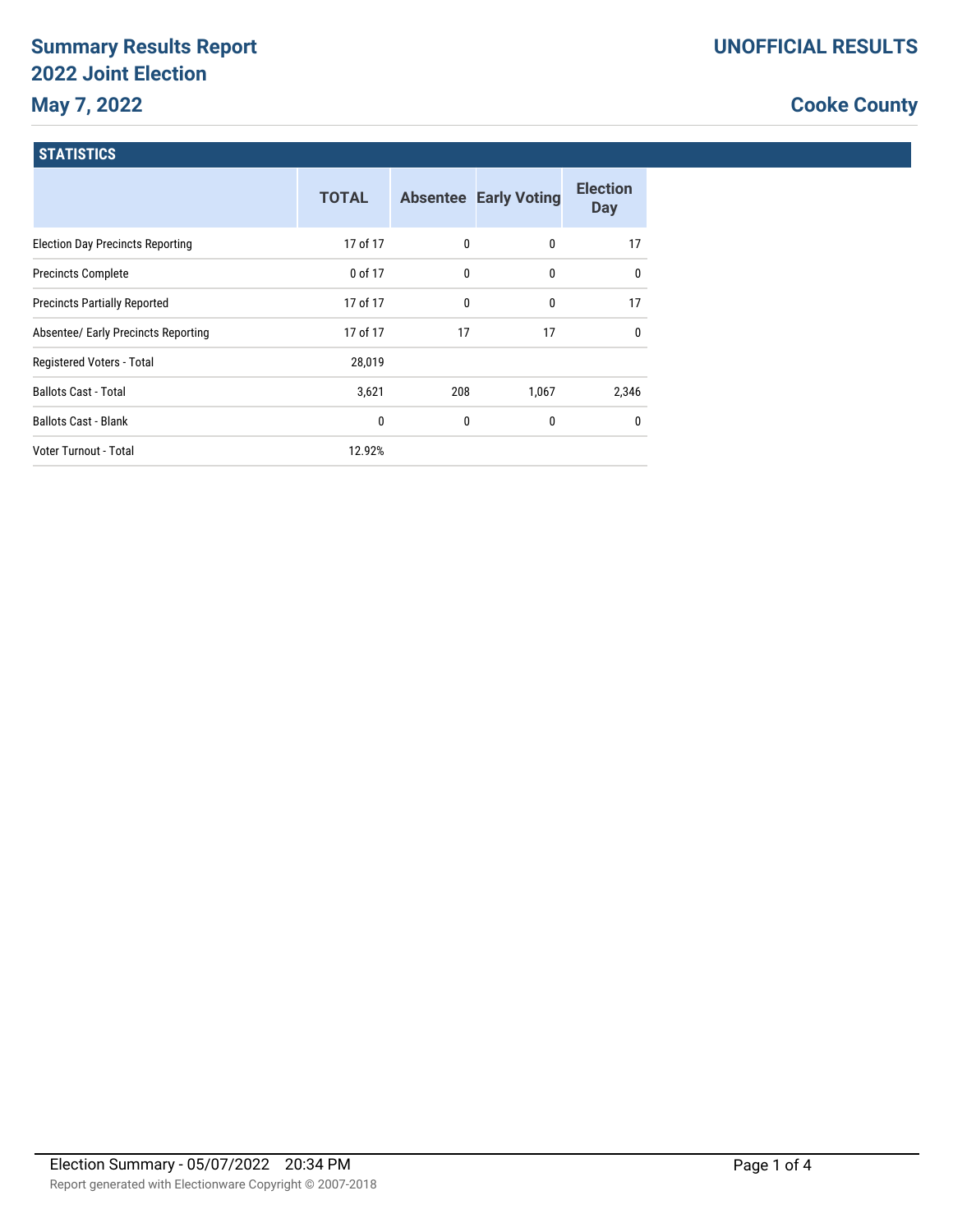## **Cooke County**

#### **STATE PROP 1**

Vote For 1

|         | <b>TOTAL</b> | VOTE % |     | <b>Absentee Early Voting</b> | <b>Election</b><br><b>Day</b> |
|---------|--------------|--------|-----|------------------------------|-------------------------------|
| For     | 3,033        | 85.44% | 164 | 914                          | 1,955                         |
| Against | 517          | 14.56% | 33  | 131                          | 353                           |

#### **STATE PROP 2**

Vote For 1

|         | <b>TOTAL</b> | VOTE % |     | <b>Absentee Early Voting</b> | <b>Election</b><br>Day |
|---------|--------------|--------|-----|------------------------------|------------------------|
| For     | 3,109        | 87.04% | 178 | 928                          | 2,003                  |
| Against | 463          | 12.96% | 26  | 120                          | 317                    |

### **Trustee Lindsay ISD**

Vote For 2

|                    | <b>TOTAL</b> | VOTE % |   | <b>Absentee Early Voting</b> | <b>Election</b><br><b>Day</b> |
|--------------------|--------------|--------|---|------------------------------|-------------------------------|
| <b>Brian Neu</b>   | 213          | 38.10% |   | 35                           | 171                           |
| Chad Fleitman      | 259          | 46.33% | 5 | 46                           | 208                           |
| <b>Bradley Ice</b> | 87           | 15.56% | 2 | 21                           | 64                            |

### **TRUSTEE, PL 5 Unexpired Gainesville ISD**

Vote For 1

|                        | <b>TOTAL</b> | <b>VOTE %</b> |    | <b>Absentee Early Voting</b> | <b>Election</b><br><b>Day</b> |
|------------------------|--------------|---------------|----|------------------------------|-------------------------------|
| Laura Otts             | 528          | 77.53%        | 66 | 272                          | 190                           |
| Jesse Victorio         | 19           | 2.79%         | 0  | 13                           | 6                             |
| Pablo De Santiago, Jr. | 89           | 13.07%        | 13 | 32                           | 44                            |
| Elsa Young             | 45           | 6.61%         | 5  | 18                           | 22                            |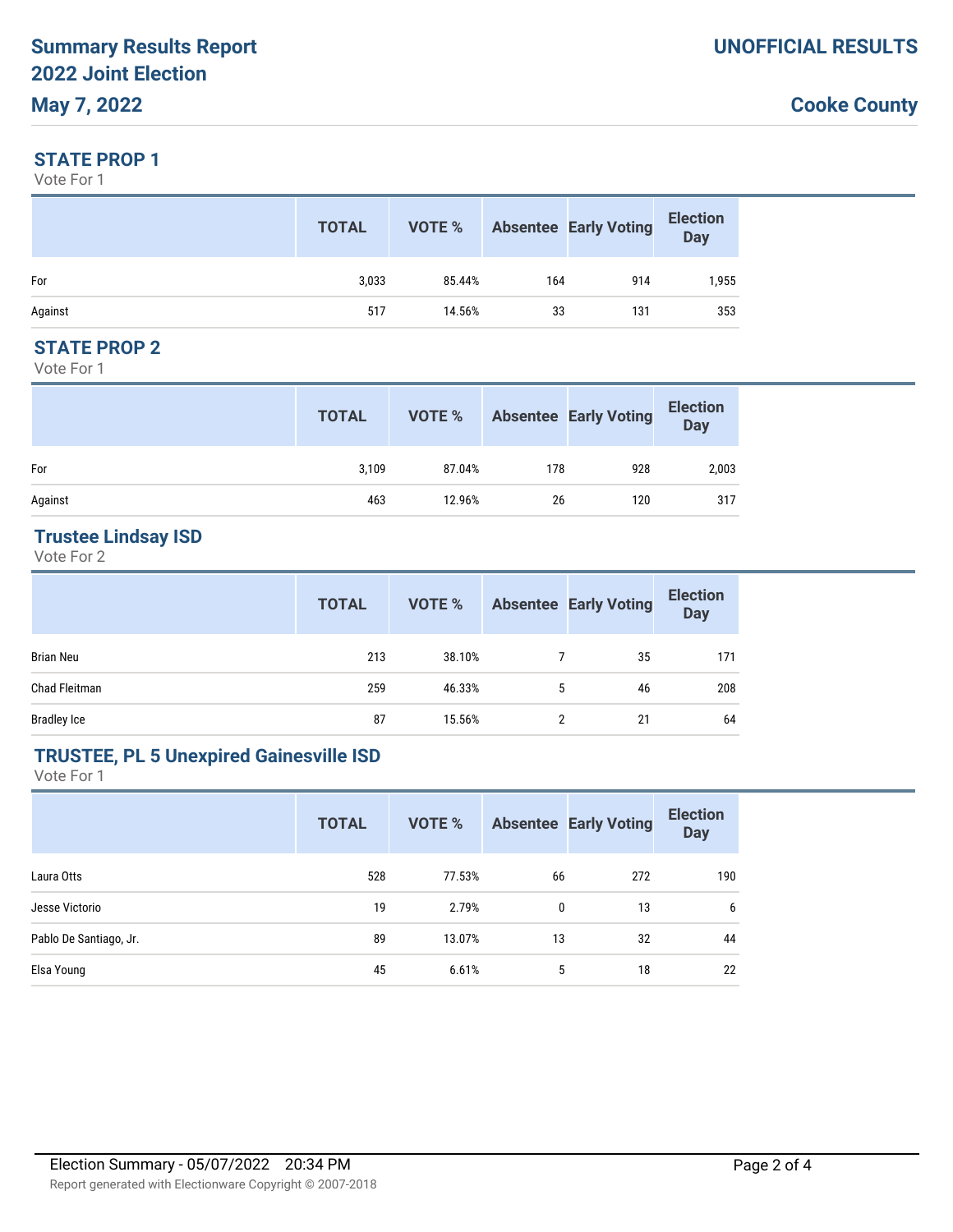### **Cooke County**

**TRUSTEE, PL 6 Gainesville ISD**

Vote For 1

|                     | <b>TOTAL</b> | VOTE % |    | <b>Absentee Early Voting</b> | <b>Election</b><br><b>Day</b> |
|---------------------|--------------|--------|----|------------------------------|-------------------------------|
| Karen Denise Manuel | 192          | 28.57% | 30 | 87                           | 75                            |
| <b>Phil Neelley</b> | 480          | 71.43% | 53 | 239                          | 188                           |

#### **TRUSTEE, PL 7 Gainesville ISD**

Vote For 1

|              | <b>TOTAL</b> | VOTE %  |    | <b>Absentee Early Voting</b> | <b>Election</b><br><b>Day</b> |
|--------------|--------------|---------|----|------------------------------|-------------------------------|
| Corey Hardin | 639          | 100.00% | 79 | 312                          | 248                           |

### **Trustee Seat 1 Valley View ISD**

Vote For 1

|                        | <b>TOTAL</b> | <b>VOTE %</b> |    | <b>Absentee Early Voting</b> | <b>Election</b><br>Day |
|------------------------|--------------|---------------|----|------------------------------|------------------------|
| <b>Corinne French</b>  | 174          | 30.85%        | 10 | 48                           | 116                    |
| <b>Charlie Pickett</b> | 390          | 69.15%        |    | 141                          | 242                    |

#### **Trustee, Seat 6 Valley View ISD**

Vote For 1

|                   | <b>TOTAL</b> | VOTE % |   | <b>Absentee Early Voting</b> | <b>Election</b><br>Day |
|-------------------|--------------|--------|---|------------------------------|------------------------|
| Eric Vann         | 421          | 73.99% |   | 143                          | 269                    |
| Jeannie Alexander | 148          | 26.01% | 8 | 48                           | 92                     |

### **Proposition A Era ISD**

Vote For 1

|            | <b>TOTAL</b> | VOTE % | <b>Absentee Early Voting</b> | <b>Election</b><br>Day |
|------------|--------------|--------|------------------------------|------------------------|
| <b>FOR</b> | 130          | 42.62% | 23                           | 107                    |
| AGAINST    | 175          | 57.38% | 48                           | 121                    |